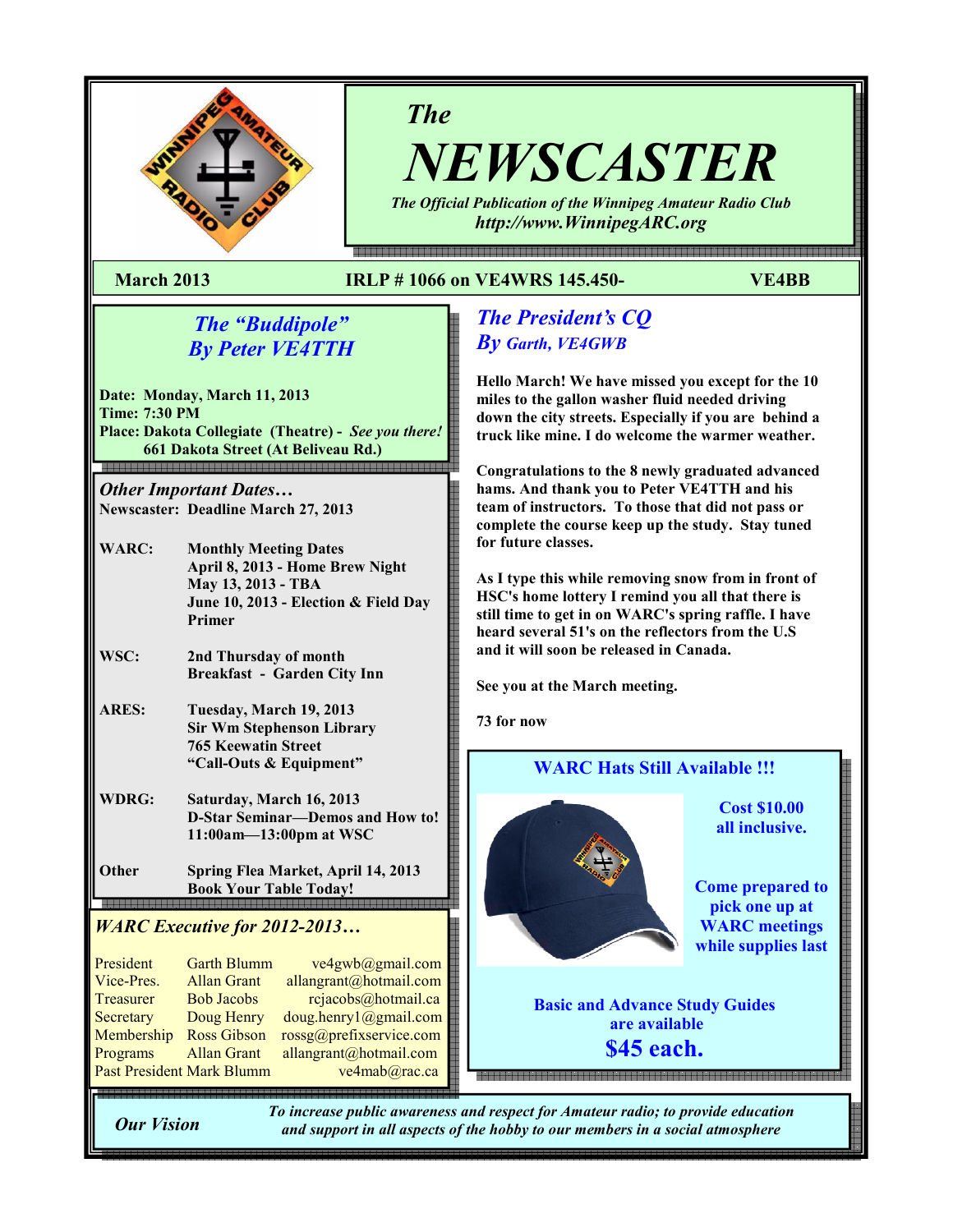#### 2 **WARC Meeting Minutes,** February 11, 2013 Taken by Mark VE4MAB

President Garth VE4GWB called the meeting to order at 7:32 PM

Introductions were made with ARES members present identifying their positions within Winnipeg ARES

#### **Minutes**

Motion to accept minutes as printed in the February Newscaster made by Glen VE4GWN and 2nd by Dick VE4HK. Show of hands approved.

Ed VE4OAK said he has not received the last issue of the Newscaster. Mark VE4MAB will make sure his email is on the mailing list.

#### Treasures report

Bob VE4RCJ advised we began the past month with a balance of \$ 7,206.38. With an income of \$ 424.15 and expenses of \$ 1,356.78 including about \$ 700 for text books our balance is \$ 6273.75.

### Membership

Ross VE4RWG our membership chair was not present. Garth VE4GWB advised we have 102 members and are awaiting memberships from the new hams. Rolf VE4VZ asked for membership form.

#### Programs

Program Chair Allan VA4AJG not present. -Garth VE4GWB advised this month is a presentation on Winnipeg ARES by Jeff, VE4MBQ. -March will be a presentation on the "Buddipole" Portable HF Antenna System - By Peter VE4TTH -April is Home Brew Night

## Winnipeg ARES

By Jeff, VE4MBQ..A comprehensive Winnipeg ARES report was included in the FEB newsletter. Our next General Meeting is TUE 19 FEB - we will be focusing on Klondike Derby, which is an all-weather event 2, 3 MAR.

A reminder that if planning to attend CANWARN Spotter Training SAT 23 MAR you must register by MON 18 MAR.

2 Three prize lots are still required for the ARES Silent Auction SUN 14 APR at the WARC Flea Market. If you can assist please notify me or Glen VE4GWN.

#### Manitoba Marathon

Jeff Dovyak VE4MBQ...We have almost 70 Amateurs already registered for the 2013 Manitoba Marathon Father's day SUN 16 JUN (so approximately 85% of necessary volunteer strength). I am waiting to hear back from 11 Marathon "veterans" as to whether or not they are returning for 2013 – so far 5 have indicated that they are returning but have yet to actually register, 6 have not been heard from yet. We need a back-up operator north of the Assiniboine River – ideally this would be someone with previous Marathon experience.

If you think that you registered on-line but did not receive an acknowledgement e-mail almost immediately it is likely that your registration did not go through. RAC

## Education report

David VE4DAR spoke on education saying this may me his last report. WARC's Basic Short Course 3 held at the Seniors Club concluded February 2 with Industry Canada's Basic Qualification Examination. Two of the 11 students who began the course, dropped out for medical reasons. Seven wrote the exam. Of the six who passed, five achieved the Basic with Honours Qualification.

The Shaftesbury High School Basic Short Course (SHS 1) consisted of seven students involved in the SHARP Project, and five adults (three from CASARA). Results on February 9 were mixed. Three of the eight who wrote IC's exam achieved the Basic with Honours Qualification. The others didn't do as well, apparently distracted by other life activities. The two adults who appeared for rewrites also need more study time. We expect more hams will emerge eventually. Let's acknowledge the work of Rob VE4SHS in this worthwhile project. Look for more connections at SHS.

Roger and I want to thank all the instructors and helpers who made these courses run smoothly and with success. We also thank the Winnipeg Senior Citizen Radio Club and Shaftesbury High School for their support and generosity. Thanks go also to the members of WARC for sponsoring Basic Qualification courses over several years.

#### What have you done to "promote amateur radio this week"

That line we credit to an old News stalwart, Peter Parker with using in his old VK1 and VK3 casts many years ago and it still stands true -WIA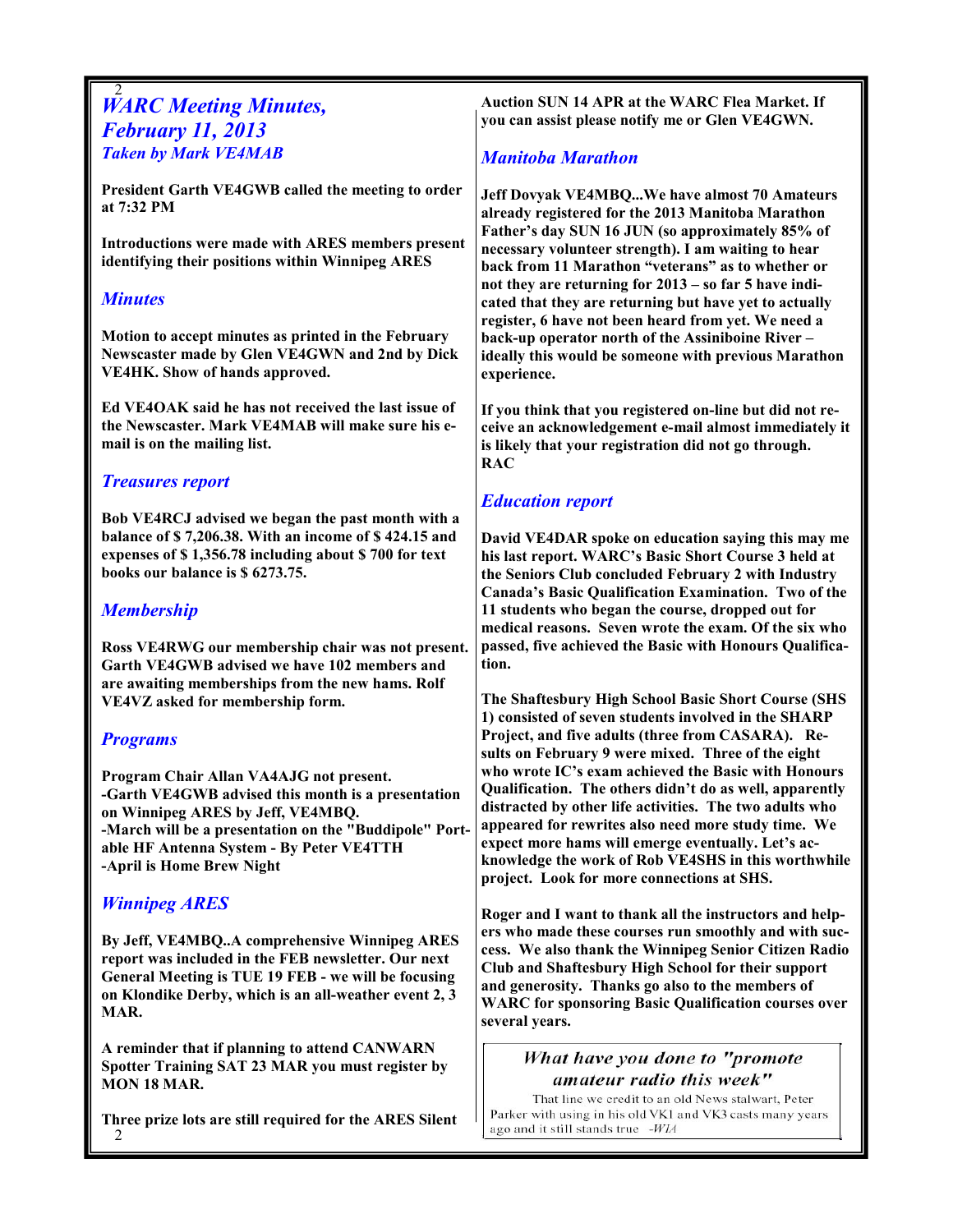$\frac{3}{3}$  We now pass the torch to new Chief Instructors, Ryan VA4MAC and Mark VE4MWH. We wish them success with Basic Short Course 4 to be held at the Seniors Club beginning April 6. Watch for student registrations to open soon.

David presented Ryan VA4MAC with the BIG BOX and posed for Glen VE4GWN for a "Photo Op", proof that he was this time really retiring as Chief Instructor. Round of applause for David and the new Chiefs!

## **DX**

Adam VE4SN said things improved today. He got a call at the club from members who had worked Uganda, a rare contact. Peter VE4TTH had called to say tune to 21300 which he did yet didn't hear anything.

On latest from ARRL. Luxemburg, a place in Europe not too many hams there and there is a group of operators with be in CQ worldwide WDX RTTY contest then ARRL DXCW contest. The small ones count like the Vatican and Mount Athos. Last week conditions were not that good and tuning into 10 Mhz only a buzz was heard.

Tom VE4SE asked about electronic QSLs. Adam says that is still under discussion. Adam talked with ARRL and he said it is a slow thing because e-QSLs are to easy to forge. However log book of the world is being accepted. With 2.5 million hams there is a small number, 50,000, in log book of the world.

Tom commented it is \$ 5 per card now. Adam says he used to send them out for 3 or more for 69 cents. A single packet of QSL cards sent out now is 81 cents.

Adam said he will have the QSL Bureau at the Flea Market so if you think you have any there see him there. Rosie VE4YYL suggested to announce it on the air.

Rolf VE4VZ spoke on interference on HF from commercial furnace fan speed controls. Jeff VE4MBQ advised there was an article about it in a recent issue of QST magazine. Adam VE4SN said he will ask Industry Canada about it next time he speaks with them.

## Raffle Tickets

Garth VE4GWB advised WARC is selling raffle tickets and they the Icom AD51 has been released in the US so looking good for Canada soon. The tickets are \$ 5 each or 3 for \$ 10. If you want to help WARC raise funds through the raffle see Garth at the break for tickets.

and they are \$10 each. Garth also advised we still have WARC hats available

## Field Day

Bob VE4RCJ spoke on field day. WARC is looking for someone to step forward to be the coordinator. Rolf VE4VZ said he has done it in the past and would offer guidance to a new coordinator.

Bob advised that for many years Ruth VE4XYL and Sue VE4SYM have worked very hard to prepare and provide meals at the Field Day event, however they are stepping down.

Bob has researched and found a suitable caterer, Savala's and advised they say they can provide catering selection of 2 menus to choose from. If WARC chose the cheaper meal which includes kolbassa or meatballs and gravy, perogies, cabbage rolls, coleslaw or dill pickles, rye bread & butter. This would require \$ 5 from the members and WARC would cover the balance. Also they would provide plates and cutlery.

Rolf VE4VZ suggested we find someone to take over preparing the food and several immediate NOs were loudly heard from the membership.

David VE4DAR Moved that we follow this catering plan 2nd by Dick VE4HK. Majority show of hands approved.

Jeff VE4MBQ asked where Savala's was and Bob advised they are on Victoria Avenue

David VE4DAR suggested WARC have 3 members look after Field Day.

Garth VE4GWB advised that thanks to Craig VE4CDM we are having Field Day at the Canadian Mennonite University grounds as in the past few years.

## Flea Market

Dick VE4HK advised the WARC Spring Flea Market is being held on Sunday April 14 at the Heritage Victoria Community Club on Sturgeon Road. Doors open for a last change to visit Ruth's Kitchen for bunwiches and coffee at 9:30. There will be no soft drinks this year. Doors open for vendor set up at 9:45 and buying starts at 10:30. Tables are available to WARC members for \$5 and for non-members the cost is \$ 10.

ARES will be there with their silent auction. He says he knows the prizes are good as he and Mariska donated some. He also suggested if you want to donate to the auction give it to Ed VE4EIH.

MRS will also have a table with test equipment. So if you are looking to buy a radio you can have it tested. If you have a radio you want help programming be sure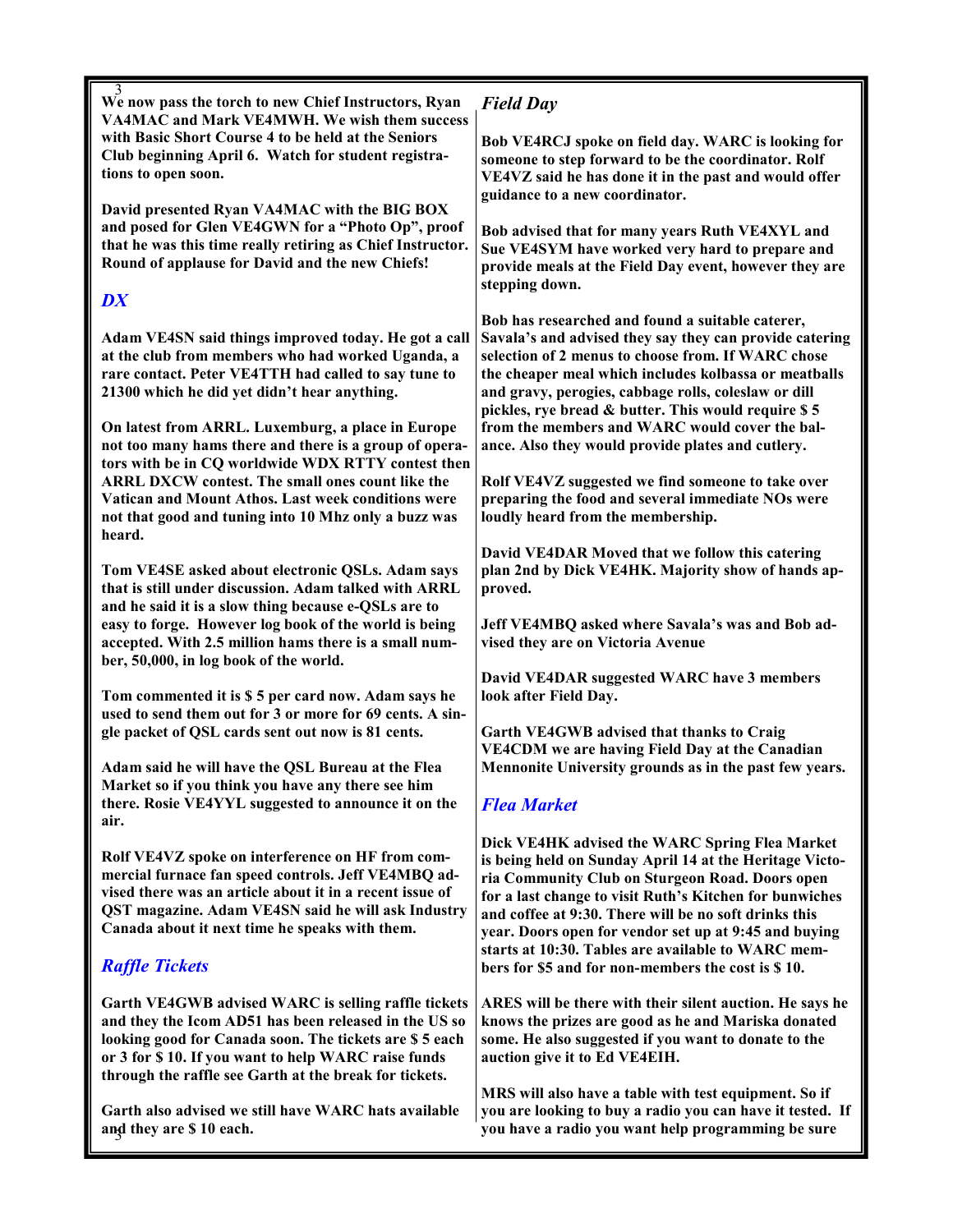4 If you have a radio you want help programming be sure to bring along the manual. You can also pay your **MRS** 

Rosi VE4YYL asked Dick about D-Star and Garth advised to see the D-Star table.

Dick advised he has contacted Radio World, Durham Radio and Fleetwood to send their brochures to have spread out on a table.

Dick advised draws will take place at 11:30 and everything should wrap up by noon.

Ruth VE4XYL said we need more people cleaning out their basements as she only has 11 tables sold.

Glen VE4GWN motioned for Adjournment at 8:09 PM

Garth VE4GWB won the 50/50 prize \$ 19.00

Presentation on Winnipeg ARES by Jeff VE4MBQ followed.

It's Official ! David, VE4DAR has really retired as ... Chief Instructor.



At the February meeting David passes the torch to Ryan VA4MAC (left) who along with Mark VE4MWH will take over the Chief Instructor roles.

WARC thanks David for his years of hard work promoting the Amateur Radio hobby. (Photo by Glen VE4GWN)

Join Us On Facebook Winnipeg Amateur Radio Club - VE4BB Follow Us On Twitter @VE4BBWARC

4

## WARC Spring Flea Market By Dick, VE4HK

What are the three sure signs of spring in Winnipeg? The snow finally starts to melt, all dem birds reappear, and the days grow longer. The number one sign, of course, is the WARC Flea Market. The 2013 edition of the Flea Market will be April 14, at Heritage Victoria Community Centre, 950 Sturgeon Road.

This will be the final chance for all of us to delight in those delectable yummies from Ruth's Kitchen. Yes, I'm sad to say that Ruth is retiring from preparing her delicious, home made muffins, bunwiches and the best coffee this side of heaven, after this year.

Be there at 9:30 to enjoy a coffee break and eyeball QSO with all your friends. No need to stop off at Timmies, the Golden Arches or the Little Red Roof, on your way.

Do you have a basement full of transceivers, cables, connectors, and other junque that you never use any more? Would you like to make some money, and make your spouse happy? Then purchase a table, and sell it. Ruth VE4XYL is in charge of tables. The charge is only \$5.00 each for WARC members, and \$10.00 each for everyone else. Contact Ruth at ve4se@mts.net or 204- 837-6915 to book your table.

Admission at the door remains unchanged at \$3.00 per person. Bring one toonie and one loonie to pay your admission, to speed up the process. Remember, we do not accept bills over \$20.00

Doors open for coffee and muffins at 9:30. Doors open for vendors at 9:45. Doors open for the buying frenzy at 10:30.

Are you a brand new member of the Ham fraternity? We expect a few commercial amateur radio businesses from BC and Ontario to rent tables, for our Spring Flea Market. They will have lots of brochures to pique our interest.

Drop by the Winnipeg ARES table to buy a mittful of tickets for the Silent Auction. Visit the Manitoba Repeater Society table, to have your handheld or mobile radio checked. Don't forget the manual! This is also an opportunity to pay your MRS dues for 2013. WARC will have a table, where everyone will have their final chance to buy tickets for the DSTAR radio, or \$500.00 raffle. The Museum at Austin will also have a table. Are you anxiously waiting for that P5 QSL card? Adam VE4SN will be there with the QSL bureau.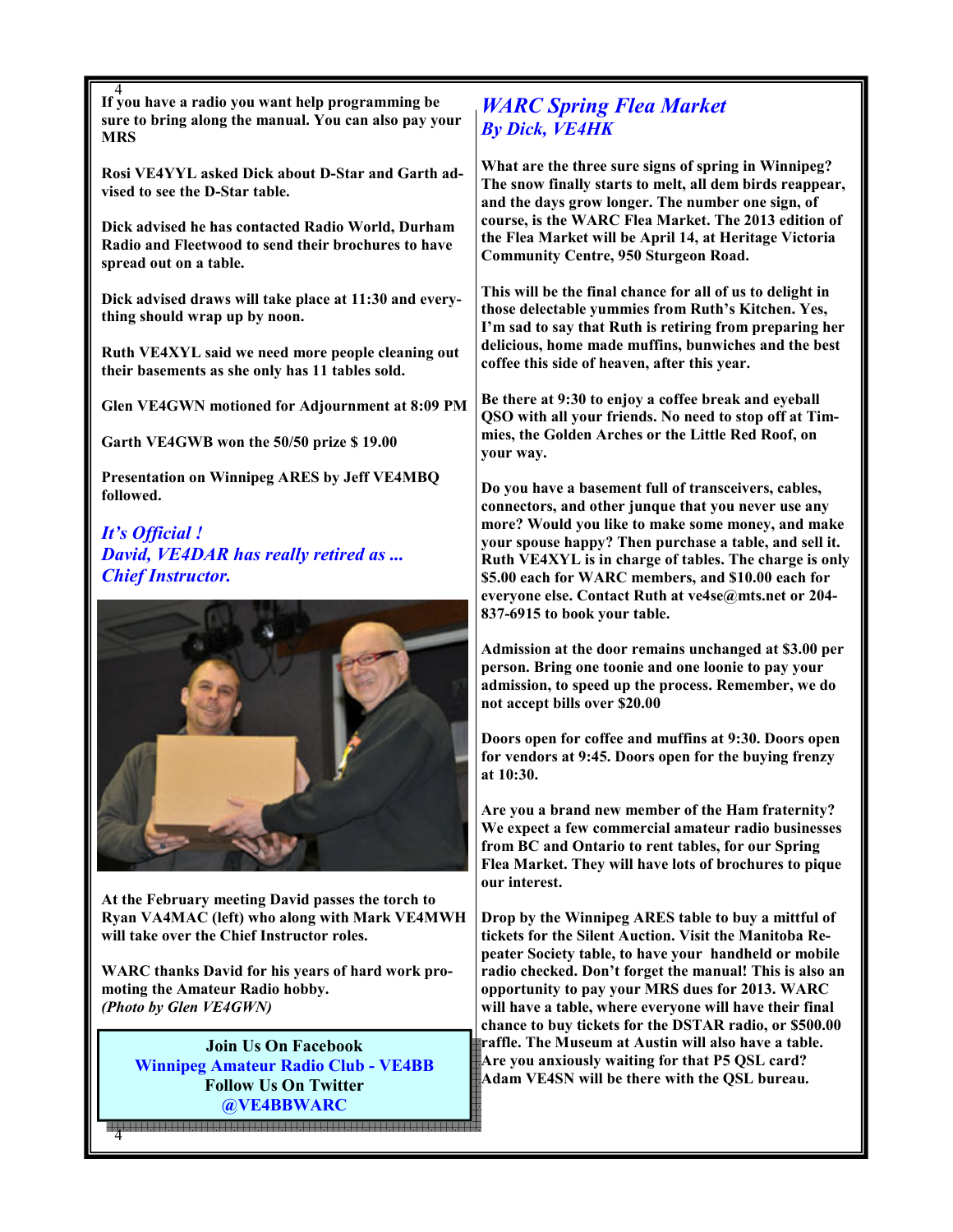#### 5

Winnipeg ARES will start off the prize draws at 11:30 am, with the winners from their Silent Auction. That will be followed by WARC attendance prizes. First prize will be \$100.00. Second prize \$50.00. Expect a bunch of other neat attendance prizes, as well. The winners must be on hand, to win their prize.

The Flea Market will conclude with the raffle prize draw for the ID51A Icom DSTAR handheld.

73

Dick Maguire VE4HK Flea Market Coordinator

Winnipeg ARES Jeff Dovyak VE4MBQ ve4mbq@rac.ca

Our FEB General Meeting focused on Scouts Canada Klondike Derby as advertised. Speakers were:

-Tom Hansen... Klondike Derby Committee -Jeff Dovyak VE4MBQ… ARES Role & Equipment Required

-Glen Napady VE4GWN… Cross-Band Re-Transmit -Richard Kazuk VE4KAZ… Equipment Required & Site Expectations

-Bob Poole VE4MAQ… ARES at Klondike Derby Photo Presentation.

There was no Business Meeting at the FEB meeting.

At press time fifteen (15) Winnipeg ARES members are preparing to provide Volunteer Amateur communications Mar 1st & 2nd at Camp Amisk for Klondike Derby.

Our next General Meeting is TUE 19 MAR 1900h at Sir Wm Stephenson Library. We will be talking about Call-Outs & Equipment.

A reminder that CANWARN Spotter Training is on World Meteorological Day SAT 23 MAR 0930-1230h in Winnipeg at the Citizenship Court Room 123 Main Street (Union Station). If planning to attend you must register with me before 18 MAR.

#### ARES Silent Auction...

The spring flea market is fast approaching and there is a good selection of prizes. You will like the selection that has been very greatly donated with thanks to those who have donated these prizes. A list of all the donors will be displayed at the ARES silent auction table.



Manitoba Repeater Society Inc. Annual General Meeting will be held...

Wednesday, April 24, Norberry Glenlee Community Centre 26 Molgat Ave.

Doors open 7 pm & meeting will begin at 7:15 pm

Listen to the MRS 2 meter nets for further details

So while at the WARC Spring Flea market swing by the ARES silent auction tables and check out the prizes waiting to find new homes.

The ARES silent auction is one of the few ways that ARES, receives funding so we can support the community at large.

Hope to see you there.

Ed VE4EIH

## Manitoba Marathon Jeff Dovyak VE4MBQ ve4mbq@rac.ca

A few Amateur Radio operators are still needed for the Manitoba Marathon SUN 16 JUN. Approximate Duty Hours are 0600-1330h. We will assign new Amateurs with someone who has previously volunteered for the marathon at least once.

The 2013 Amateur Radio Group Volunteer Briefing is TUE 11 JUNE 1900h Norwood Community Club 87 Walmer (Map 17 C8 in the Sherlock map Book). Although the briefing starts at 1900h we will begin distribution of race information, documentation, volunteer tshirts and pre-arranged equipment loans at 1815h. If you can't attend please send someone in your place to pick up all of your materials – and let me know who is coming instead!

Register on-line at...

http://winnipegarc.org/marathon.html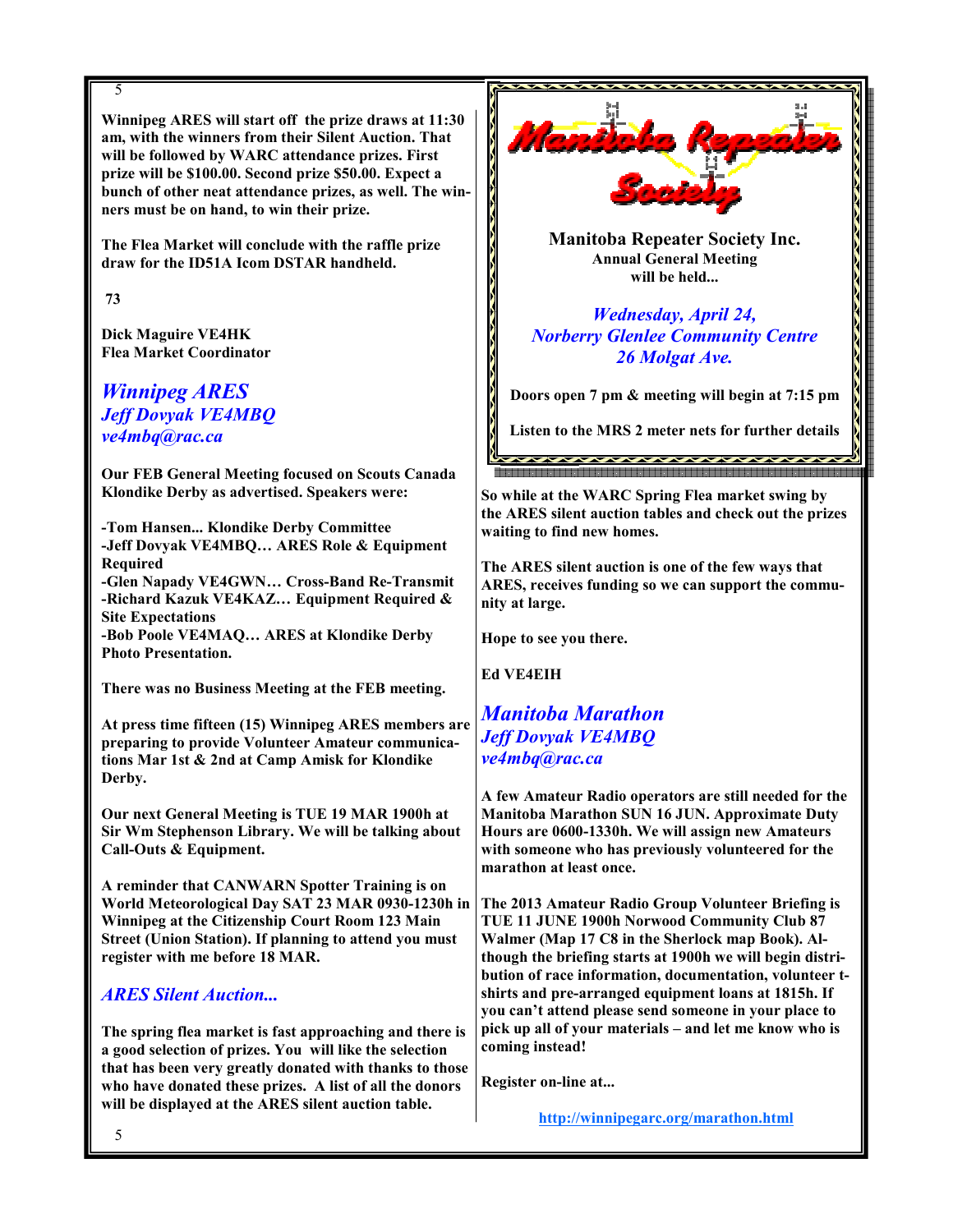#### 6 WSCRC Happenings The Old Timers' Corner by Ed Henderson VE4YU

At the Winnipeg Senior Citizens Radio Club's February Board meeting, two more Radio Amateurs were voted in as members of WSCRC. They are: Wayne Caplette, VE4WJC and Cameron Pope, VE4CDP. We welcome Wayne and Cameron to our club. We hope that you both will be active participants in our club and its activities. That is what makes us strong! We encourage qualified Radio Amateurs to join WSCRC

The HF bands at WSCRC have been erratic but there are good openings on CW, SSB and the digital modes.

CFARS, with a maximum of 100 Radio Amateurs admitted, is active with their regular Sunday nets. The usual number of checkins is around 40, which includes participation from the USA MARS stations. On the 3-4 March weekend, an CFARS exercise was held to test far north communications.

Ah, the good old days! Back in the 1950s, AM was the phone mode. No auto tuners and usually a separate receiver and transmitter using vacuum tubes. There is still a group of AM Radio Amateurs out there and I checked into their net a couple of weeks back on AM. Here is a photo of a 1940s or 1950s station.



Amateur Radios, Antennas, and more are available from your local Winnipeg ICOM Dealer… Micro-HighTech Communications Ltd. 197 Leila Avenue, Winnipeg, MB (204)-783-1885 Contact George Hill, VE4GDH Visit Icom on the web.. http://www.icomcanada.com/products/ amateur/amateur.html

6

Here are some old QSL cards: Andy Malowanchuk, VE4MA (Barry's dad), and a VE5 from 1938 when BC was in VE5 area.



Get Radio Active on HF! Its part of the enjoyment of Amateur Radio. Until next time, I hope I hear you on the air. 73!

## Education.. From Your Chief Instructors By Ryan, VA4MAC

I would like to start this months article by thanking David VE4DAR & Roger VE4RLF for giving Mark VE4MWH and myself, the opportunity to head up the latest BSC4 course as Chief Instructors. I know we have big shoes to fill but we will do our best.

The next course will begin April 6/13 at the Seniors Centre and run for 4 consecutive full Saturdays with registration being accepted by Ryan at VA4MAC@gmail.com

So, if you know of anyone that may be interested in what will likely be the last course before the summer break or maybe you want to try to obtain your basic+ license, please encourage them to contact me ASAP. The cost for the course will be \$65 which will include 2 books and the tuition.

Mark and I appreciate the support we have received and welcome any comments or ideas anyone may have going forward.

73 Ryan Evans VA4MAC@gmail.com 204-297-8706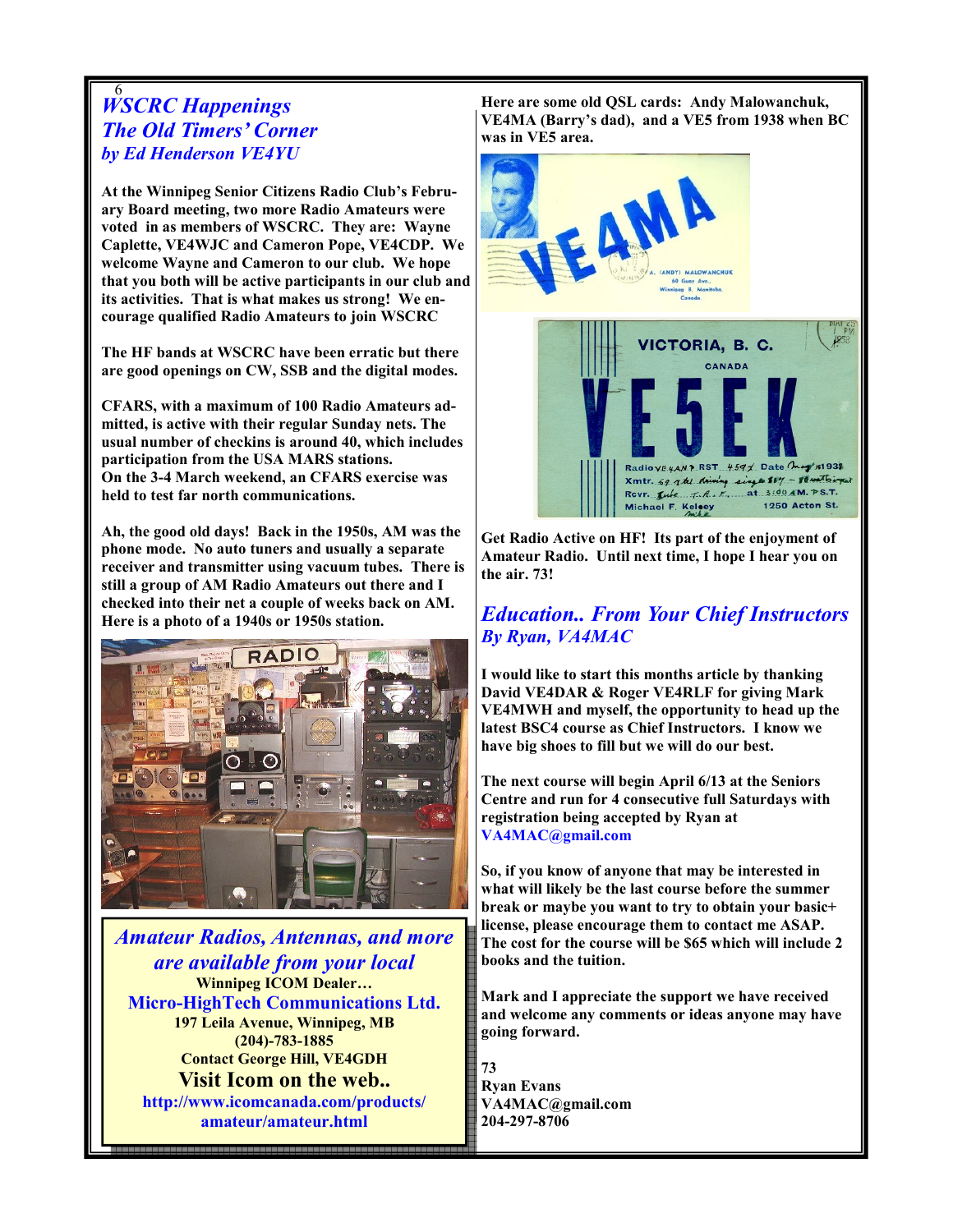

#### RAC Bulletin 2013-008E Review of Amateur Radio Exam Questions 2013-02-27

As a result of its response to a Request for Proposals from Industry Canada, Radio Amateurs of Canada has been awarded a \$20,000 contract by Industry Canada to review the questions used for examinations to qualify radio amateurs in Canada. The work began on 28 January 2013

and the final product will be delivered to Industry Canada on 17 April 2013. Radio Amateurs du Quebec Inc. (RAQI) is working with RAC on the French language component.

More than 3000 questions are being reviewed: 965 questions in English and in French for the Basic qualification and 545 in English and in French for the Advanced qualification. Some current questions were revised in 2007 but many questions date from much earlier. The present work will be the first comprehensive review in more than a decade.

The objective of the review is to identify questions and answers no longer relevant as well as those requiring modifications to correct grammatical errors or improve clarity. The review should also lead to new questions on aspects of amateur radio that have changed in recent years. The curriculum for the qualifications (Basic and Advanced) is not changing so while individual questions may be changed the main areas of knowledge required for certification will not change.

Both RAC and Industry Canada have recognized for some time that a thorough review of the questions was required. Last summer a RAC bulletin invited radio amateurs to provide comments and suggestions on the current questions by the end of August. Responses highlighted some incorrect questions and pointed out several others that were vague or confusing. These comments provided a good starting point for the current review.

7 only in conducting amateur radio exams but also in RAC is pleased to have RAQI working on this project. The team conducting the review has experience not

designing and delivering amateur radio courses in both official languages. It is well qualified to deal with technical issues and assess clarity and grammar of the questions in both official languages.

Industry Canada is responsible for the amateur radio certification and will make the final decision changes to the questions. The project led by Radio Amateurs of Canada with the assistance of RAQI will ensure that the experience of active radio amateurs will guide recommendations to improve the questions that will be used for amateur radio certification in the future.

For more information contact Glenn MacDonell, Project Manager, Question Bank Update Project and Deputy Director Ontario North East, (ve3xra@rac.ca).

Geoff Bawden VE4BAW President and Chair RAC

\*\*----\*\*

Vernon Ikeda - VE2MBS/VE2QQ Pointe-Claire, Québec RAC Blog Editor/RAC E-News/Web News Bulletin Editor

RAC Bulletin 2013-007E Ian MacFarquhar, VE9IM appointed as Regulatory Affairs Officer 2013-02-26

I am pleased to announce that Mr. Ian MacFarquhar, VE9IM, has taken on the post of Regulatory Affairs Officer pending our recruitment of a new executive member to undertake that post. Mr. MacFarquhar will continue in the role of Vice President but will be assisted in that role by Mr. Doug Mercer, VO1DM. Mr. Mercer will continue in his role of Chief Field Services Officer.

Geoff Bawden VE4BAW President and Chair RAC

Vernon Ikeda - VE2MBS/VE2QQ Pointe-Claire, Québec RAC Blog Editor/RAC E-News/Web News Bulletin Editor

\*\*\*\*\*\*\*\*\*\*\*\*\*\*\*\*\*\*\*\*\*\*\*\*\*\*

Not already a RAC member?

Why not join today at http://www.rac.ca and find out about the many benefits our members enjoy across the country and the world beyond.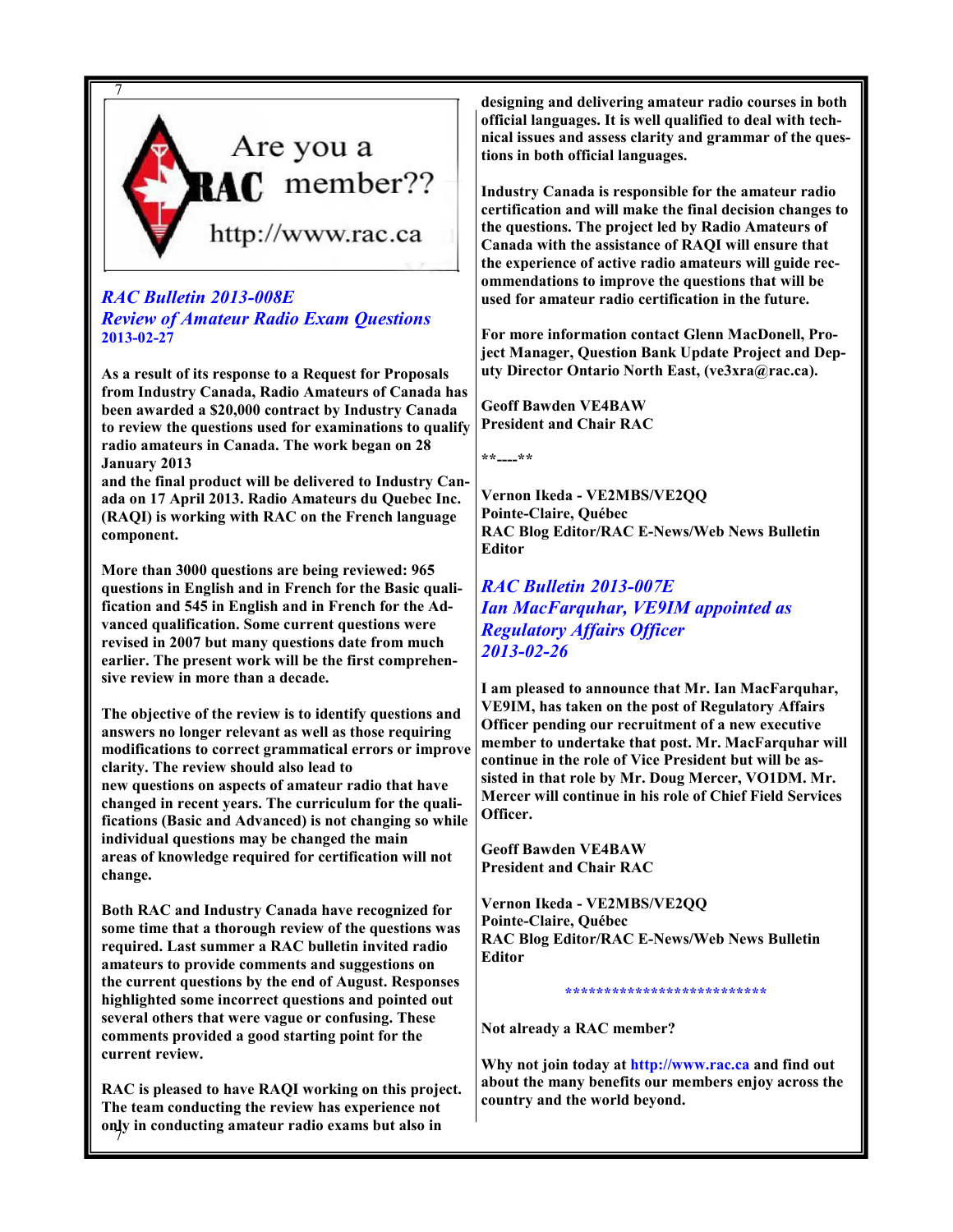| <b>Contest Calendar</b>                                                                      | <b>PODXS 070 Club PSK 31 Flavors Contest</b>                                                                    |  |  |
|----------------------------------------------------------------------------------------------|-----------------------------------------------------------------------------------------------------------------|--|--|
| <b>Extracted From</b>                                                                        | 1200-1800 local, Apr 6<br><b>SP DX Contest</b><br>1500Z, Apr 6                                                  |  |  |
| http://www.hornucopia.com/contestcal/                                                        | to 1500Z, Apr 7                                                                                                 |  |  |
| <b>For March</b>                                                                             | <b>CWops Mini-CWT Test</b><br>1300Z-1400Z, Apr 10                                                               |  |  |
|                                                                                              | and 1900Z-2000Z, Apr 10<br>and 0300Z-0400Z, Apr 11                                                              |  |  |
| <b>AWA John Rollins Memorial DX Contest</b>                                                  | RSGB 80m Club Championship, SSB                                                                                 |  |  |
| 2300Z, Mar 6<br>to 2300Z, Mar 7                                                              | 1900Z-2030Z, Apr 10                                                                                             |  |  |
| and 2300Z, Mar 9                                                                             | <b>JIDX CW Contest</b><br>0700Z, Apr 13<br>to 1300Z, Apr 14                                                     |  |  |
| to 2300Z, Mar 10                                                                             |                                                                                                                 |  |  |
| 0200Z-0330Z, Mar 8<br><b>QRP Fox Hunt</b><br><b>AGCW QRP Contest</b><br>1400Z-2000Z, Mar 9   | <b>Good Luck In The Contest</b>                                                                                 |  |  |
| <b>EA PSK63 Contest</b><br>1600Z, Mar 9                                                      |                                                                                                                 |  |  |
| to 1600Z, Mar 10                                                                             | Don't forget to get your contacts for the                                                                       |  |  |
| <b>Idaho QSO Party</b><br>1900Z, Mar 9<br>to 1900Z, Mar 10                                   | "Worked All Winnipeg Award"                                                                                     |  |  |
| 0000Z-0400Z, Mar 10<br><b>North American Sprint, RTTY</b>                                    | Details are on-line at                                                                                          |  |  |
| <b>Wisconsin QSO Party</b><br>1800Z, Mar 10                                                  | http://winnipegarc.org/awards.html                                                                              |  |  |
| to 0100Z, Mar 11<br>0100Z-0230Z, Mar 13<br><b>QRP Fox Hunt</b>                               |                                                                                                                 |  |  |
| <b>CWops Mini-CWT Test</b><br>1300Z-1400Z, Mar 13                                            | If you have met the requirements and have not yet sub-<br>mitted your logs please forward them to ASAP. Details |  |  |
| and 1900Z-2000Z, Mar 13                                                                      | at the above URL.                                                                                               |  |  |
| and 0300Z-0400Z, Mar 14<br><b>NAQCC-EU Monthly Sprint</b><br>1800Z-2000Z, Mar 13             |                                                                                                                 |  |  |
| <b>QRP Fox Hunt</b><br>0100Z-0230Z, Mar 15                                                   |                                                                                                                 |  |  |
| <b>BARTG HF RTTY Contest</b><br>0200Z, Mar 16                                                |                                                                                                                 |  |  |
| to 0200Z, Mar 18<br><b>SARL VHF/UHF Analogue/Digital Contest</b>                             |                                                                                                                 |  |  |
| 1000Z, Mar 16                                                                                | Mentolo Rep                                                                                                     |  |  |
| to 1000Z, Mar 17                                                                             |                                                                                                                 |  |  |
| <b>Russian DX Contest</b><br>1200Z, Mar 16<br>to 1200Z, Mar 17                               |                                                                                                                 |  |  |
| <b>AGCW VHF/UHF Contest</b>                                                                  | The Manitoba Repeater Society operates and                                                                      |  |  |
| 1400Z-1700Z, Mar 16 (144)<br>and 1700Z-1800Z, Mar 16 (432)                                   | maintains a linked repeater system across south-                                                                |  |  |
| 1600Z-1800Z, Mar 16<br><b>Feld Hell Sprint</b>                                               | ern Manitoba, including Winnipeg.                                                                               |  |  |
| <b>North American Sprint, SSB</b><br>0000Z-0400Z, Mar 17                                     | If you are a user of any of these repeaters, we urge                                                            |  |  |
| <b>QRP Fox Hunt</b><br>0100Z-0230Z, Mar 20<br><b>NAQCC Straight Key/Bug Sprint</b>           | you to support the group by becoming a member.                                                                  |  |  |
| 0030Z-0230Z, Mar 21                                                                          |                                                                                                                 |  |  |
| <b>RSGB 80m Club Championship, SSB</b>                                                       | <b>Reminder.</b> it's time to renew for 2013                                                                    |  |  |
| 2000Z-2130Z, Mar 21<br><b>QRP Fox Hunt</b><br>0100Z-0230Z, Mar 22                            | VE4MAN - Starbuck, VE4CDN - Morris,                                                                             |  |  |
| <b>QRP Fox Hunt</b><br>0100Z-0230Z, Mar 27                                                   | VE4PLP - Portage, VE4MRS - Bruxelles,<br>VE4GIM - Gimli, VE4MIL - Milner Ridge                                  |  |  |
| <b>CWops Mini-CWT Test</b><br>1300Z-1400Z, Mar 27                                            | VE4EMB - Hadashville, VE4FAL - Falcon Lake,                                                                     |  |  |
| and 1900Z-2000Z, Mar 27<br>and 0300Z-0400Z, Mar 28                                           | VE4WPG - Winnipeg, VE4VJ - Winnipeg, VE4WRS<br>- Autopatch & IRLP link Winnipeg                                 |  |  |
| 0100Z-0230Z, Mar 29<br><b>QRP Fox Hunt</b>                                                   |                                                                                                                 |  |  |
| <b>CQ WW WPX Contest, SSB</b><br>0000Z, Mar 30                                               | Links to repeaters in Ontario, Brandon, Selkirk                                                                 |  |  |
| to 2400Z, Mar 31                                                                             | and soon to be the Dauphin & area.                                                                              |  |  |
| <b>Into April</b>                                                                            | info@mb-repeater-society.ca                                                                                     |  |  |
| <b>QRP Fox Hunt</b><br>0100Z-0230Z, Apr 3                                                    | http://www.mb-repeater-society.ca/<br>http://www.facebook.com/ManitobaRepeaterSociety                           |  |  |
| <b>SARL 80m QSO Party</b><br>1700Z-2000Z, Apr 4<br><b>QRP Fox Hunt</b><br>0100Z-0230Z, Apr 5 |                                                                                                                 |  |  |
| LZ Open 40m Sprint Contest<br>0400Z-0800Z, Apr 6                                             |                                                                                                                 |  |  |
|                                                                                              |                                                                                                                 |  |  |